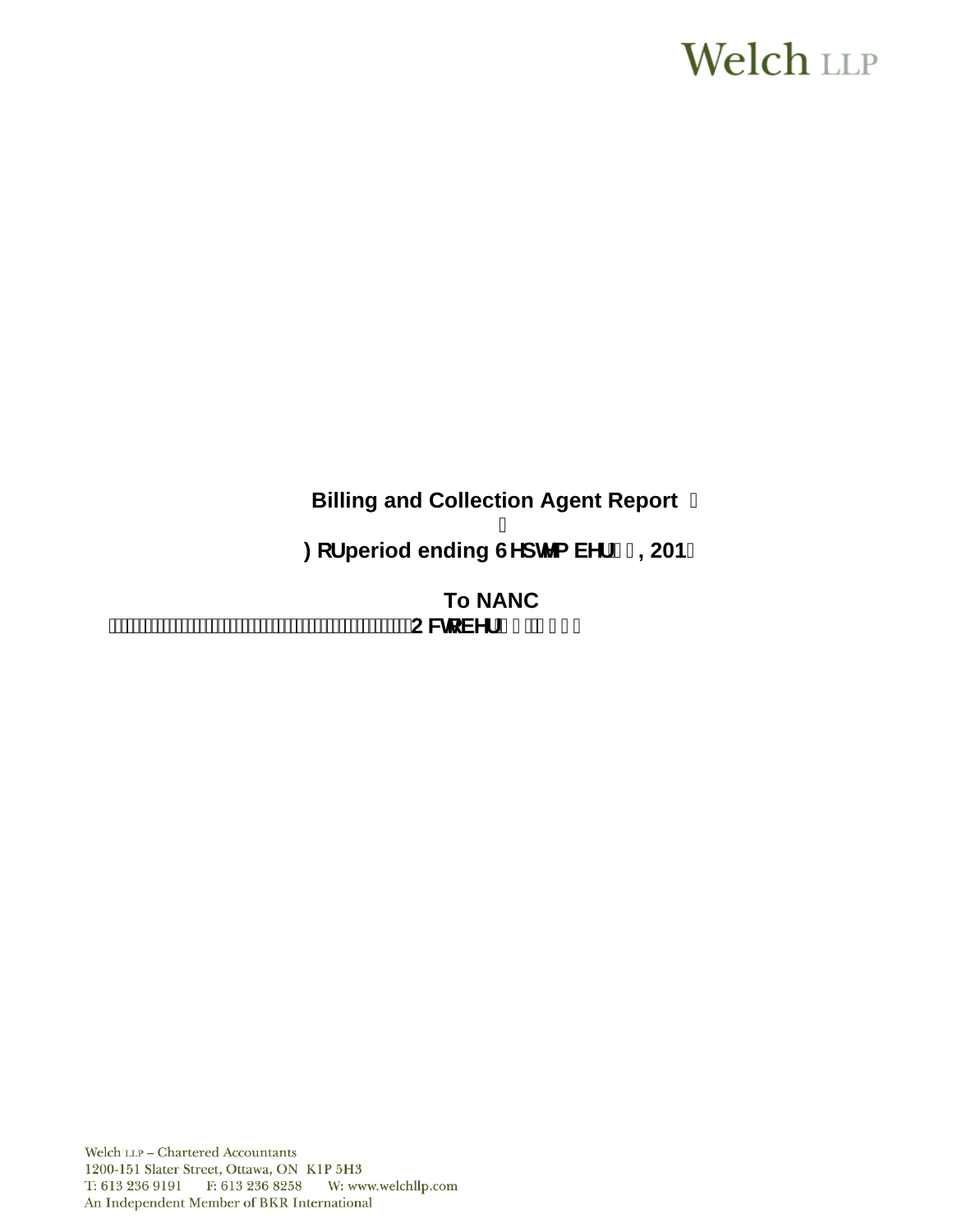### **NANPA FUND STATEMENT OF FINANCIAL POSITION SEPTEMBER 30, 2012**

| <b>Assets</b>                                    |           |           |
|--------------------------------------------------|-----------|-----------|
| Cash Balance in bank account                     | \$        | 2,848,256 |
| Receivable from US Carriers                      | 395,923   |           |
| Receivable from Canada                           |           |           |
| Receivable from Caribbean countries              | 3.600     |           |
| Receivables forwarded to Treasury for collection | 93,935    |           |
| Allowance for uncollectible accounts             | (223,000) | 270,458   |
| <b>Total assets</b>                              |           | 3,118,714 |
| Less: Accrued liabilities (see below for makeup) |           | (536,251) |
| <b>Fund balance</b>                              | S         | 2,582,463 |
|                                                  |           |           |

**Makeup of Accrued Liabilities** (see following page for additional details)

| Welch LLP                             | 23.443       |
|---------------------------------------|--------------|
| Ernst & Young LLP - audit fee         | 40.000       |
| NEUSTAR Pooling 1K Block              | 181.614      |
| NEUSTAR Pooling - pANI administration | 6.771        |
| <b>NEUSTAR NANP Administration</b>    | 278.756      |
| Data Collection Agent - USAC          | 5,667        |
|                                       | 536,251<br>S |
|                                       |              |

**\*\*\*\*\*\*\*\*\*\*\*\*\*\*\*\*\*\*\*\*\*\*\*\*\*\*\*\*\*\*\*\*\*\*\*\*\*\*\*\*\*\*\*\*\*\*\*\*\*\*\*\*\*\*\*\*\*\*\*\*\*\*\*\*\*\*\*\*\*\*\*\*\*\*\*\*\***

The year end government audit is ongoing throughout September and October.

The external fund audit is scheduled to commence in November.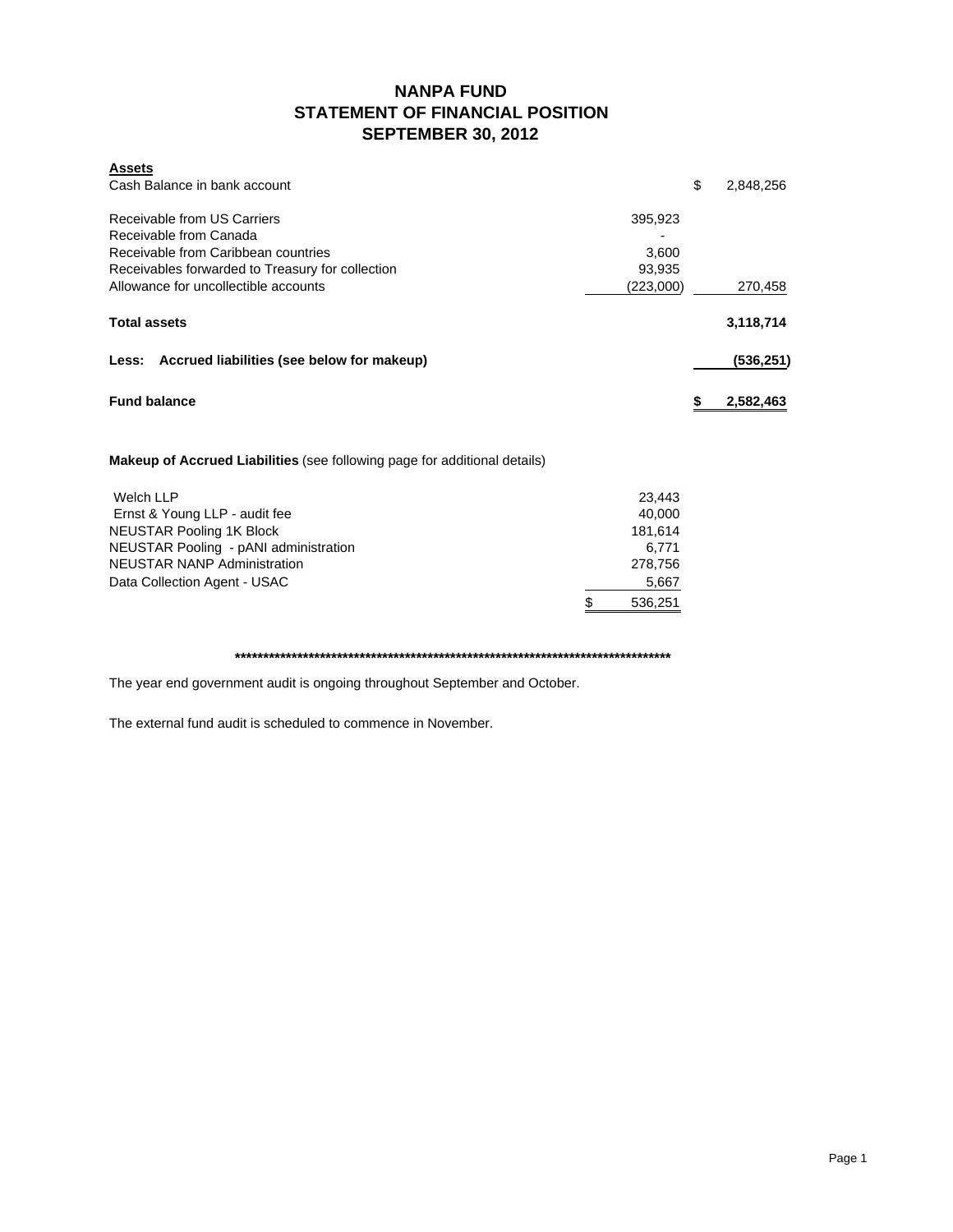#### **NANPA FUND FORECASTED STATEMENT OF CHANGES IN FUND BALANCE JULY 2012 TO JUNE 2013**

|                                               |            | Actual                 |                        |                        | <b>Budgeted</b>      |                      |                      |                     |                       |                          |                     |                       |                          |                      |                     | Variance between                               |
|-----------------------------------------------|------------|------------------------|------------------------|------------------------|----------------------|----------------------|----------------------|---------------------|-----------------------|--------------------------|---------------------|-----------------------|--------------------------|----------------------|---------------------|------------------------------------------------|
|                                               |            | <b>Jul-12</b>          | Aug-12                 | Sep-12                 | Oct-12               | <b>Nov-12</b>        | <b>Dec-12</b>        | $Jan-13$            | Feb-13                | Mar-13                   | Apr-13              | $May-13$              | Jun-13                   | <b>Total</b>         | <b>Budget</b>       | forecasted results and<br>budget at June 30/13 |
| Revenue<br><b>International Contributions</b> |            |                        |                        |                        |                      |                      |                      |                     |                       |                          |                     |                       |                          |                      |                     |                                                |
| Canada<br>Caribbean countries                 | (1)<br>(1) | 13,106<br>16.290       | 6,553<br>$\sim$        | 6,553<br>$\sim$        | 6,553<br>$\sim$      | 6,553<br>$\sim$      | 6,553<br>$\sim$      | 6,553<br>$\sim$     | 6,553<br>$\sim$       | 6,552<br>$\sim$          | 6,552<br>$\sim$     | 6,552<br>$\sim$       | $\sim$                   | 78,633<br>16,290     | 78,633<br>16,290    | $\sim$                                         |
| <b>Total International Contributions</b>      |            | 29,396                 | 6,553                  | 6,553                  | 6,553                | 6,553                | 6,553                | 6,553               | 6,553                 | 6,552                    | 6,552               | 6,552                 |                          | 94,923               | 94,923              |                                                |
| Domestic Contributions - US carriers          | (1)        | 2,813,096              | 229,900                | 237,022                | 238,988              | 238,988              | 238,988              | 238,988             | 238,988               | 238,988                  | 238,988             | 238,988               |                          | 5,191,922            | 5,139,392           | 52,530                                         |
| Late filing fees for Form 499A                | (2)        | 1,900                  | 3,100                  | 3,000                  |                      |                      |                      |                     |                       |                          |                     |                       | 85,000                   | 86,800               | 85,000              | 1,800                                          |
| Interest income                               | (3)        | 1,017                  | 589                    | 1.093                  | 500                  | 500                  | 500                  | 500                 | 500                   | 500                      | 500                 | 500                   | 500                      | 7.199                | 6,000               | 1,199                                          |
| <b>Total revenue</b>                          |            | 2,845,409              | 233,942                | 247,668                | 246,041              | 246.041              | 246,041              | 246,041             | 246,041               | 246,040                  | 246,040             | 246,040               | 85,500                   | 5,380,844            | 5,325,315           | 55,529                                         |
| <b>Expenses</b>                               |            |                        |                        |                        |                      |                      |                      |                     |                       |                          |                     |                       |                          |                      |                     |                                                |
| <b>NANPA Administration</b>                   | (4), (7)   | 276,207                | 276,207                | 278,756                | 276,207              | 276,207              | 276,207              | 276,207             | 276,207               | 276,207                  | 160,804             | 160,804               | 160,804                  | 2,970,824            | 1,632,000           | 1,338,824                                      |
| 1K Block Pooling Administration               | (4), (8)   | 181,614                | 197,851                | 181,614                | 181.614              | 181,614              | 181,614              | 181,614             | 181,614               | 181,614                  | 181,614             | 181,614               | 181,614                  | 2,195,605            | 2,179,368           | 16,237                                         |
| pANI                                          | (9)        | 74,935                 | 38,000                 | 6,771                  | 6,771                | 6,771                | 6,771                | 6,771               | 6.771                 | 6,771                    | 6,771               | 6,771                 | 6,771                    | 180,645              | $214,260$ (         | 33,615)                                        |
| <b>Billing and Collection</b>                 |            |                        |                        |                        |                      |                      |                      |                     |                       |                          |                     |                       |                          |                      |                     |                                                |
| Welch LLP<br>Data Collection Agent            | (4)<br>(5) | 23,443<br>5,042        | 23,443<br>4,518        | 23,443<br>4,445        | 23,443<br>5,667      | 23,443<br>5,667      | 23,443<br>5,667      | 23,443<br>5,667     | 23,443<br>5,667       | 23,443<br>5,666          | 23,443<br>5,666     | 23,443<br>5,666       | 23,444<br>5,666          | 281,317<br>65,004    | 281,317<br>68,000 ( | 2,996                                          |
| <b>Annual Operations Audit</b>                | (6)        | $\sim$                 | $\sim$                 | 40,000                 | $\sim$               | $\sim$               | $\sim$               | $\sim$              | $\sim$                | $\overline{\phantom{a}}$ | $\sim$              |                       | $\overline{\phantom{a}}$ | 40,000               | 40,000              |                                                |
| <b>Bank Charges</b>                           | (10)       | 1.471                  | 5.795                  | 4.424                  | 1.925                | 1.925                | 1.925                | 1.925               | 1.925                 | 1.925                    | 1.925               | 1.925                 | 1,925                    | 29,015               | 23,100              | 5,915                                          |
| <b>Carrier Audits</b>                         | (11)       | $\sim$                 | ۰.                     |                        | $\sim$               | $\sim$               |                      | $\sim$              | 300,000               | $\overline{\phantom{a}}$ | $\sim$              | . .                   | ٠.                       | 300,000              | 300,000             |                                                |
| Bad debt expense                              | (12)       | 310                    | 21.532                 | 24.632                 | 3.334                | 3.333                | 3.333                | 3,333               | 3.333                 | 3.333                    | 3.333               | 3,333                 | 3,333                    | 33,408               | 40,000              | 6,592                                          |
| <b>Total expenses</b>                         |            | 563,022                | 524,282                | 564,085                | 498,961              | 498,960              | 498,960              | 498,960             | 798,960               | 498,959                  | 383,556             | 383,556               | 383,557                  | 6,095,818            | 4,778,045           | 1,317,773                                      |
| Net revenue (expenses)                        |            | 2,282,387              | 290,340)               | 316,417)               | 252,920)             | 252,919)             | 252,919)             | 252,919)            | 552,919)              | 252,919)                 | 137,516) (          | 137,516) (            | 298,057) (               | 714,974)             | 547,270 (           | 1,262,244)                                     |
| Opening fund balance                          |            | 906,833                | 3,189,220              | 2,898,880              | 2,582,463            | 2,329,543            | 2,076,624            | 1,823,705           | 1,570,786             | 1,017,867                | 764,948             | 627,432               | 489,916                  | 906,833              | 952,730             | 45,897                                         |
| <b>Closing fund balance</b>                   |            | 3,189,220              | 2.898.880              | 2,582,463              | 2,329,543            | 2,076,624            | 1,823,705            | 1,570,786           | 1,017,867             | 764,948                  | 627,432             | 489,916               | 191,859                  | 191,859              | 1.500.000           | 1,308,141                                      |
| Fund balance makeup:                          |            |                        |                        |                        |                      |                      |                      |                     |                       |                          |                     |                       |                          |                      |                     |                                                |
| Contingency                                   |            | 1,500,000              | 1.500.000              | 1,500,000              | 1,500,000<br>829.543 | 1,500,000<br>576.624 | 1,500,000<br>323,705 | 1,500,000           | 1,500,000             | 1,500,000                | 1,500,000           | 1,500,000             | 1,500,000                | 1,500,000            | 1,500,000           |                                                |
| Surplus                                       |            | 1.689.220<br>3.189.220 | 1.398.880<br>2.898.880 | 1.082.463<br>2.582.463 | 2.329.543            | 2.076.624            | 1.823.705            | 70.786<br>1.570.786 | 482.133)<br>1.017.867 | 735,052)<br>764.948      | 872.568)<br>627.432 | 1,010,084)<br>489,916 | 1,308,141)<br>191.859    | 1,308,141<br>191.859 | $\sim$<br>1.500.000 |                                                |

**(8)** No commentary

#### **Assumptions: Reconciliation of forecast at June 30, 2013 to budget**

| (1) The US carrier contributions for the period from July 2012 to June 2013 and the International contributions are based upon actual billings.                           | Budgeted fund balance at June 30/13 - contingency                            | 1,500,000   |
|---------------------------------------------------------------------------------------------------------------------------------------------------------------------------|------------------------------------------------------------------------------|-------------|
| (2) These fees represent the \$100 late filing fee charged to those companies that do not file the Form 499A by the due date.                                             | Increase in fund balance between budget period (February 2012) and June 2012 | (45, 897)   |
| (3) Interest income projections are estimates                                                                                                                             | Additional billings over estimate from budget                                | 52,530      |
| (4) The cost for 1K Block Pooling is based on a contract extension in force up to February 14, 2013.                                                                      | Late filing fees (reversal) for Form 499A                                    | 1,800       |
| The cost of NANPA Administration is based on the new contract.<br>The cost of B&C Agent is based on the interim contract with Welch LLP in force until December 31, 2012. | Over estimate of interest earned to date compared to budget                  | 1,199       |
| (5) The expense for the Data Collection Agent is based on estimate of costs by USAC for the 2012 calendar year.                                                           | NANP Admin - difference between budget and actual contract awarded           | (1.338.824) |
| (6) The estimated cost for the annual operations audit performed by Ernst & Young LLP is \$40,000.                                                                        | NANP Admin - change orders issued                                            |             |
| (7) No commentary                                                                                                                                                         | Additional billings from B & C Agent due to renewal of contract              |             |
| (8) No commentary                                                                                                                                                         | Data Collection fees - Adiustment to actual from budget                      | 2,996       |
| (9) The cost of ongoing permanent pANI administration is based on a 6-month fixed fee of \$40,628                                                                         | Bad debts not budgeted for                                                   | 6.592       |
| (10) Bank fees are an expense to the Fund.                                                                                                                                | Pooling change orders                                                        | (16, 237)   |
| (11) The budget allowed \$300,000 for carrier audits.                                                                                                                     | Carrier audits that will not be performed                                    |             |
| (12) The allowance covers all accounts considered potentially uncollectible at September 30, 2012. This will be covered by the contingency allowance.                     | Permanent pANi                                                               | 33,615      |
|                                                                                                                                                                           | Bank fees to be covered by Fund under new B&C Agent interim contract         | (5,915)     |
|                                                                                                                                                                           | Forecasted fund balance at June 30/13                                        | 191,859     |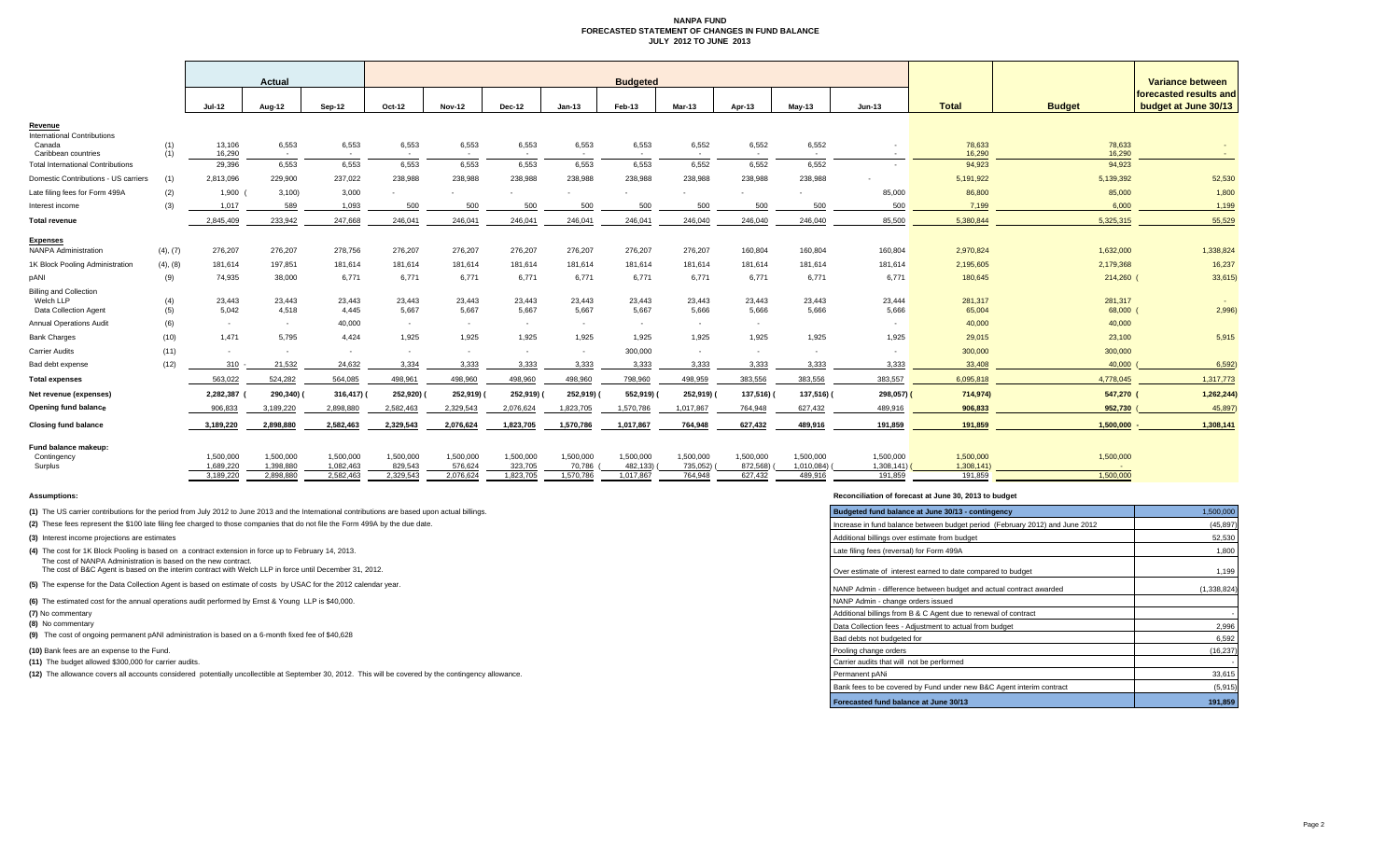#### **CURRENT AND FORECASTED LIABILITIES**

|                                                                                     |    |         |    | Current                             |         |         |         |         |               |         |         |
|-------------------------------------------------------------------------------------|----|---------|----|-------------------------------------|---------|---------|---------|---------|---------------|---------|---------|
|                                                                                     |    |         |    |                                     | Sep-12  | Oct-12  | Nov-12  | Dec-12  | <u>Jan-13</u> | Feb-13  | Mar-13  |
| <b>NEUSTAR - NANPA Administration contract</b>                                      |    |         |    |                                     | 278,756 | 276,207 | 276,207 | 276,207 | 276,207       | 276,207 | 276,207 |
| - Payment authorized by the FCC in September<br>August 2012                         |    | 276,207 |    |                                     |         |         |         |         |               |         |         |
| - Authorization by the FCC has not been received for payment                        |    |         |    |                                     |         |         |         |         |               |         |         |
| September 2012                                                                      |    |         | \$ | 278,756<br>$\sim$                   |         |         |         |         |               |         |         |
|                                                                                     |    |         | \$ | 278,756                             |         |         |         |         |               |         |         |
| <b>NEUSTAR - Block Pooling contract</b>                                             |    |         |    |                                     | 181,614 | 181,614 | 181,614 | 181,614 | 181,614       | 181,614 | 181,614 |
| - Payment authorized by the FCC in September<br>August 2012                         | \$ | 181,614 |    |                                     |         |         |         |         |               |         |         |
| - Authorization by the FCC has not been received for payment                        |    |         |    |                                     |         |         |         |         |               |         |         |
| September 2012                                                                      |    |         | \$ | 181,614<br>$\overline{\phantom{a}}$ |         |         |         |         |               |         |         |
|                                                                                     |    |         | \$ | 181,614                             |         |         |         |         |               |         |         |
| Welch LLP - Billing & Collection Agent                                              |    |         |    |                                     | 23,443  | 23,443  | 23,443  | 23,443  | 23,443        | 23,443  | 23,444  |
| - Payment authorized by the FCC in September                                        |    |         |    |                                     |         |         |         |         |               |         |         |
| August 2012                                                                         |    | 23,443  |    |                                     |         |         |         |         |               |         |         |
| - Authorization by the FCC has not been received for payment                        |    |         |    |                                     |         |         |         |         |               |         |         |
| September 2012                                                                      |    |         | \$ | 23,443                              |         |         |         |         |               |         |         |
|                                                                                     |    |         | \$ | 23,443                              |         |         |         |         |               |         |         |
|                                                                                     |    |         |    |                                     |         |         |         |         |               |         |         |
| <b>USAC - Data Collection Agent</b><br>- Payment authorized by the FCC in September |    |         |    |                                     | 4,445   | 5,667   | 5,667   | 5,667   | 5,667         | 5,667   | 5,666   |
| August 2012                                                                         |    | 4,445   |    |                                     |         |         |         |         |               |         |         |
|                                                                                     |    |         |    |                                     |         |         |         |         |               |         |         |
| - Authorization by the FCC has not been received for payment<br>September 2012      |    |         | \$ | 5,667                               |         |         |         |         |               |         |         |
| <b>Carrier audits</b>                                                               |    |         |    |                                     |         |         |         |         |               | 300,000 |         |
| Ernst & Young LLP- Annual operations audit                                          |    |         |    |                                     | 40,000  |         |         |         |               |         |         |
| -Authorization by the FCC has not been received for payment                         |    |         |    |                                     |         |         |         |         |               |         |         |
| Audit fee accrual for the 2011/2012 fiscal audit                                    |    |         | \$ | 40,000                              |         |         |         |         |               |         |         |
| <b>NEUSTAR - pANI administration</b>                                                |    |         |    |                                     | 6,771   | 6,771   | 6,771   | 6,771   | 6,771         | 6,771   | 6,771   |
| - Payment authorized by the FCC in September                                        |    |         |    |                                     |         |         |         |         |               |         |         |
| August 2012                                                                         |    | 54,237  |    |                                     |         |         |         |         |               |         |         |
| - Authorization by the FCC has not been received for payment<br>September 2012      |    |         | \$ | 6,771                               |         |         |         |         |               |         |         |
|                                                                                     |    |         |    |                                     |         |         |         |         |               |         |         |
| <b>Bank Fees</b>                                                                    |    |         |    |                                     |         | 1,925   | 1,925   | 1,925   | 1,925         | 1,925   | 1,926   |
|                                                                                     |    |         |    |                                     |         |         |         |         |               |         |         |
| Total                                                                               |    |         |    |                                     | 535,029 | 495,627 | 495,627 | 495,627 | 495,627       | 795,627 | 495,628 |